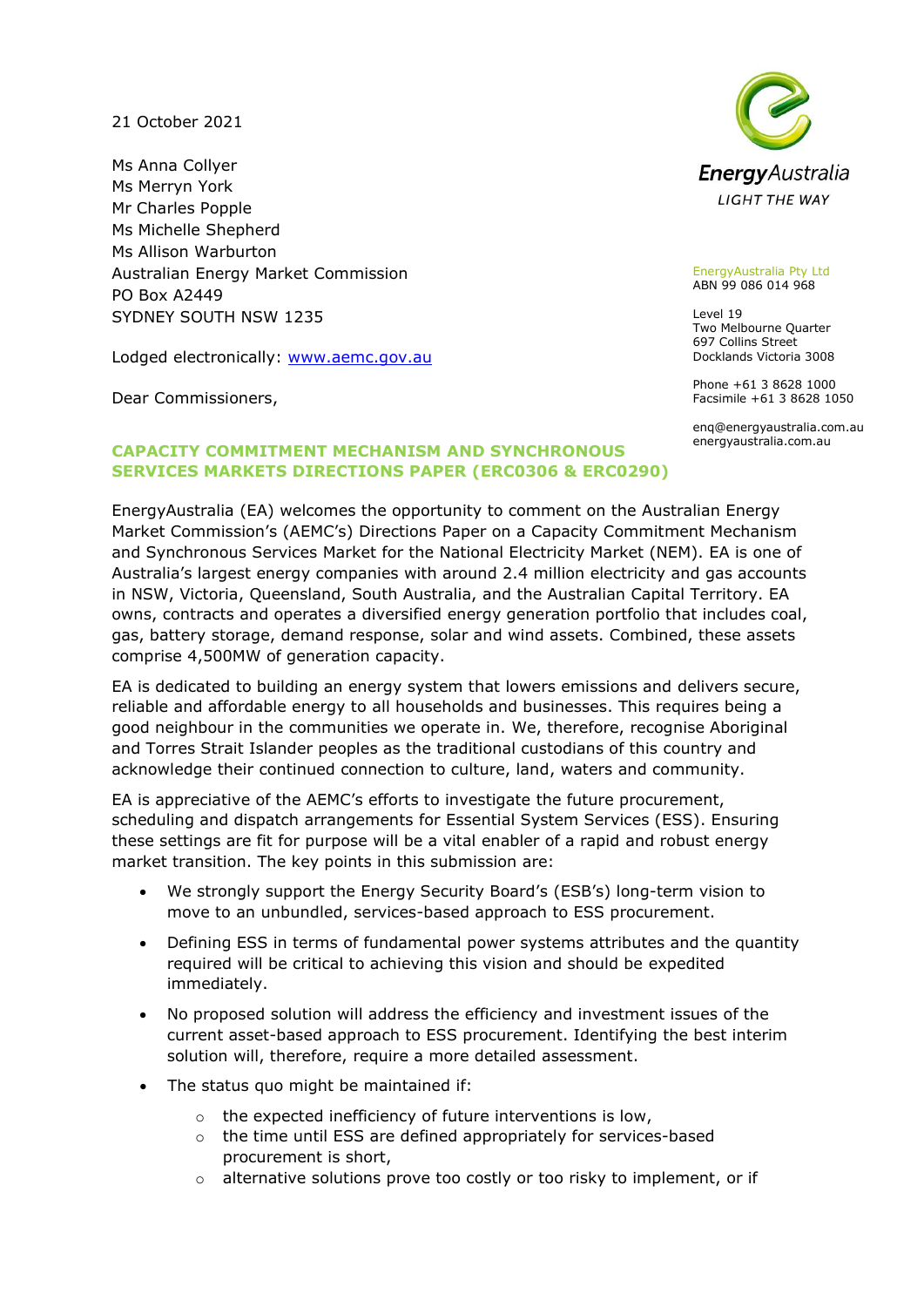- $\circ$  other possible changes to current arrangements prove valuable.
- Owing to likely costs and complexity, we suggest the Binary Market Ancillary Services (MAS) solution is investigated further only if other proposed approaches prove intractable.
- A linear MAS approach may prove the most dynamically efficient of all options, however, quantification of the likelihood of perverse, partial dispatch outcomes and the associated security and efficiency impacts is required.
- We disagree that a linear MAS would necessarily be more expensive, less secure and could not handle inter-temporal considerations per a non-MAS (NMAS) approach.
- It is not clear that using an Australian Energy Market Operator (AEMO) controlled NMAS approach for scheduling system strength contracts is possible, required or desired.
- We hold great concerns that the NMAS objective function may result in a move to centralised market operation. This must be avoided given the theoretical and practical deficiencies of centralised markets and their incompatibility with the current NEM design.
- The optimal interim solution must be simple, low cost and minimise interruptions to the NEM. This will promote the fastest and easiest transition to a servicesbased ESS procurement approach.
- We encourage the AEMC to take the necessary time to further investigate each option to achieve these outcomes so that more practical and forward-thinking rulemaking can occur in line with the AEMC's strategic plan.

EA is ready and able to assist the AEMC in this endeavour. Further detail on specific issues can be found below and we would welcome the opportunity to discuss this submission further with you. Should you have any questions, please contact me via [bradley.woods@energyaustralia.com.au](mailto:bradley.woods@energyaustralia.com.au) or on 0435 435 533.

Regards,

**Bradley Woods**

Regulatory Affairs Lead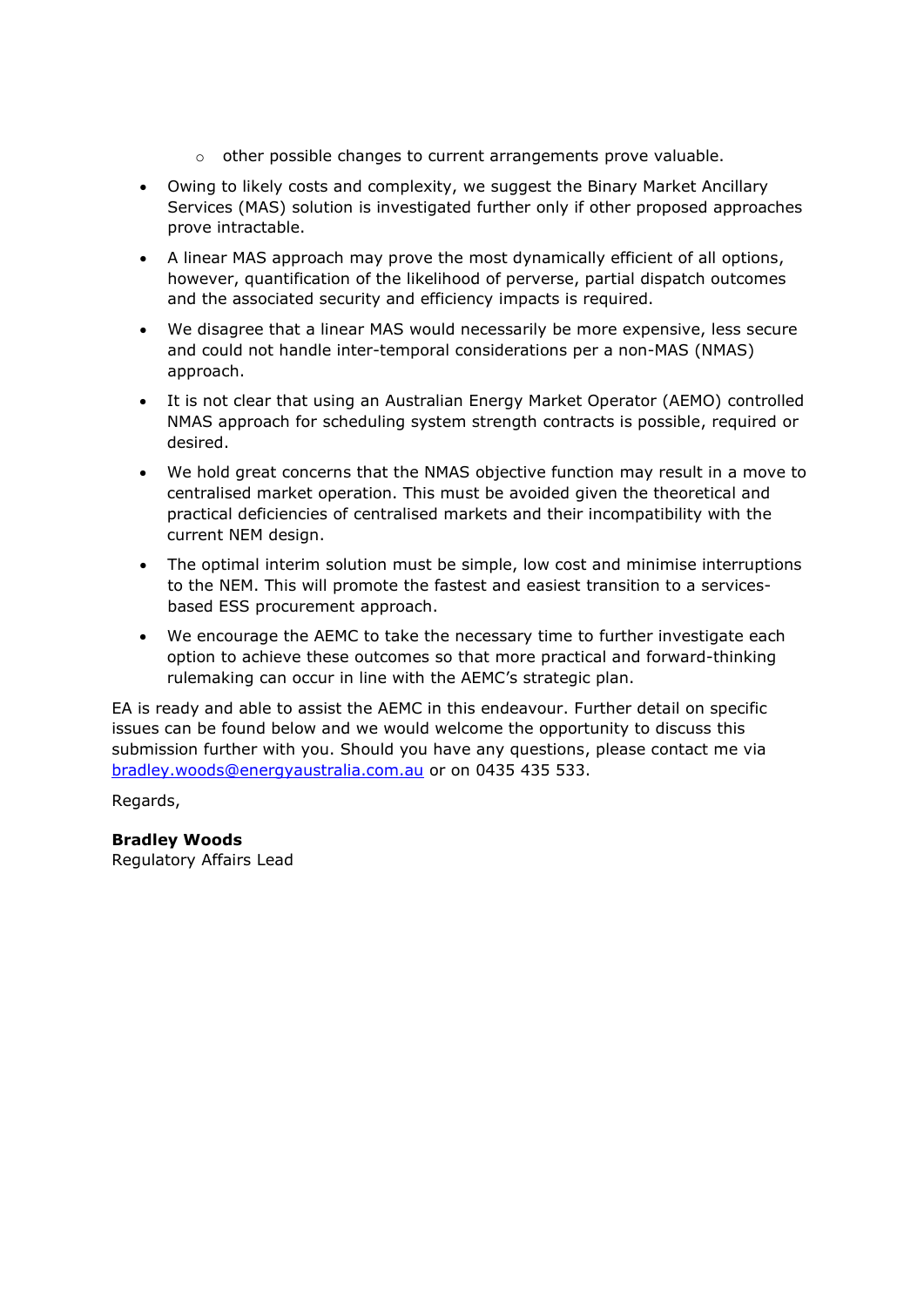### **The Long-Term Power System Vision Requires Immediate Action**

The ESB's long-term vision for the power system is that it is efficient, secure and reliable. This includes explicitly unbundling ESS so that they can be individually valued, priced and procured. EA strongly supports this services-based approach and appreciates the AEMC's efforts in realising it through this and other rule changes.

Unfortunately, the industry is a long way from achieving this vision. The work to translate fundamental power system requirements into individual ESS has yet to occur. This means transparent price signals for ESS investment are 'missing'. The longer these remain so, the longer AEMO will have to intervene to ensure sufficient ESS are available via the dispatch of critical generation configurations.

This asset-based approach will become increasingly inefficient and unsafe as the grid of the future moves farther from that of the past. That is, as the number of synchronous generators that typically provide the bulk of ESS diminishes, and the economic conditions necessary for their continued operation deteriorates.

To its credit, AEMO is investigating how these risks can be best met through the Engineering Framework. EA is highly supportive of this initiative. However, it is currently unclear if, or when, defining ESS in terms of their fundamental power systems attributes and the quantity required will be explicitly included.

Unfortunately, defining ESS in this manner cannot wait. Beyond mitigating the risks and costs of the current asset-based approach, a services-based approach will help to ensure:

- the efficient and timely exit of thermal generators,
- promote the efficient and timely entry of new technologies to replace them,
- increase the diversity of supply, ESS competition and keep service costs down, thereby,
- resulting in a cheaper, more flexible and increasingly resilient power system.

We strongly encourage the AEMC to set a firm date for AEMO to complete this critical engineering work. Once complete, we suggest the Reliability Panel be engaged to consider and mandate the ESS procurement framework settings to appropriately balance any economic and engineering trade-offs. Doing so will allow for the fastest possible transition from an asset-based ESS procurement approach to an unbundled, servicesbased one. This will ensure timely and efficient ESS investment, increased operational security and, ultimately, lower costs to customers.

### **All Interim Solutions Are Imperfect**

Until the foregoing is achieved, there is little credible alternative to the current assetbased ESS procurement approach. The AEMC is, therefore, right to ask whether this approach can and should be optimised in the interim. Answering this definitively will, however, require further analysis and deliberation. This is because all interim options suffer similar deficiencies around efficiency and investability.

On efficiency, all options would continue to contravene the economic principle of fidelity. That is, with one price<sup>1</sup> continuing to signal the value of multiple ESS. Until the required

 $1$  Under the status quo, this would be the direction cost. Under the MAS and NMAS alternatives, this would be the generator commitment bids.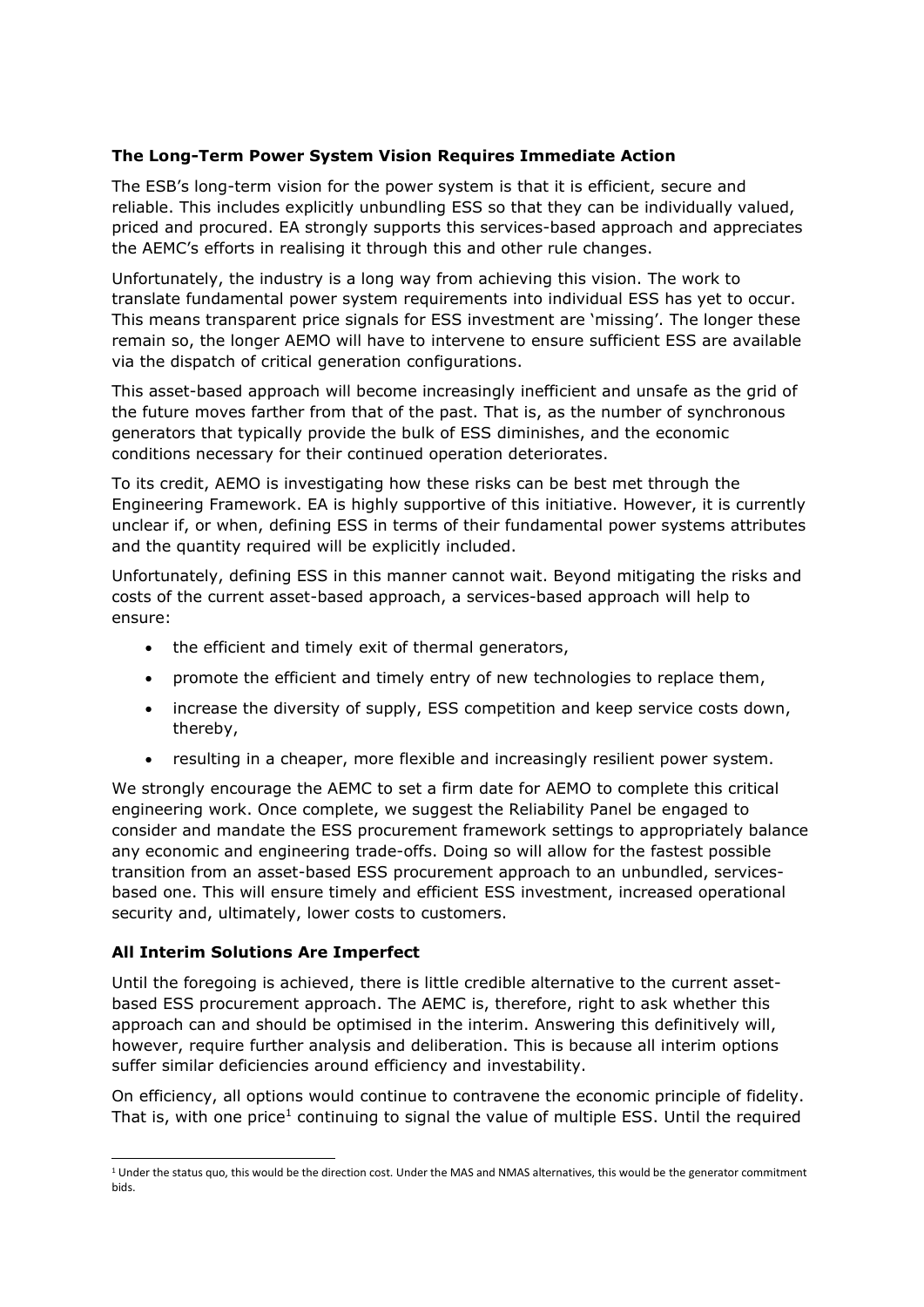levels of individual ESS for a given operating condition are defined, inefficient procurement of one or more ESS is virtually guaranteed. This is due to operators having limited ability to consider how *individual* ESS can be traded off such that a more efficient, but still safe, dispatch outcome occurs. Ultimately, this simply results in excess costs to customers.

Achieving the system services objective requires efficient longer-term investment in ESS supply. However, forecasting ESS investment opportunities is a notoriously capricious exercise. Business cases based solely on ESS revenues, therefore, face excessive hurdle rates for approval. This risk can be defrayed with investment incentives, cost-sharing arrangements or long-term contracting. Unfortunately, none of the proposed options contemplates such mechanisms. That is, although each option may provide additional revenue *opportunities*, none provides the requisite revenue *certainty* for investment.

Without these or other elements to reduce investment risk and increase revenue certainty, it is unlikely that any proposed option will optimally achieve the system services objective. It is, therefore, critical that the preferred interim solution is simple, low cost and minimises interruption to the NEM. When coupled with a sunset date, this will promote the fastest and easiest transition to services-based ESS procurement.

### **Maintaining The Status Quo Requires Further Quantification**

The Directions Paper highlights that the number of AEMO interventions and their duration has increased in recent times. This has proved extremely costly for customers. Directions for system strength in South Australia were more than \$22m for the first quarter of 2021 alone. Moreover, total system security costs were over \$150m in the second quarter of 2021<sup>2</sup>.

EA agrees that directions should be used only as a last resort. Further, that the current directions framework is imperfect and can lead to inconsistent, inefficient and opaque interventions. This is because:

- there is no single tool that AEMO operators can use to assess all system requirements and compare the relative benefits of different operational decisions at once,
- information is manually collected and analysed,
- the market does not know what the intervention will be, nor its impact, and
- intervention is based on a least-cost assessment with compensation set at the 90th percentile.

Despite this, we do not consider that full responsibility for the statistics above lies with the interventions framework. High total system costs have largely been due to rare, oneoff power system shocks. For example, Q1 2020 costs were driven by the collapse of several transmission towers in Western Victoria. Meanwhile, high Q2 2021 costs were the result of an explosion at the Callide power station.

On system strength, it is well known that issues in South Australia are the dominant factor. For example, South Australian directions accounted for more than 98% of all power system directions in 2019-20 $3$ . However, this situation is not expected to persist given the commissioning of four new synchronous condensers. EA understands that even

<sup>2</sup> AEMO Quarterly Energy Dynamics Report Q2 2021.

<sup>&</sup>lt;sup>3</sup> Per the Directions Paper, AEMO issued 278 directions. Only 5 were not in South Australia.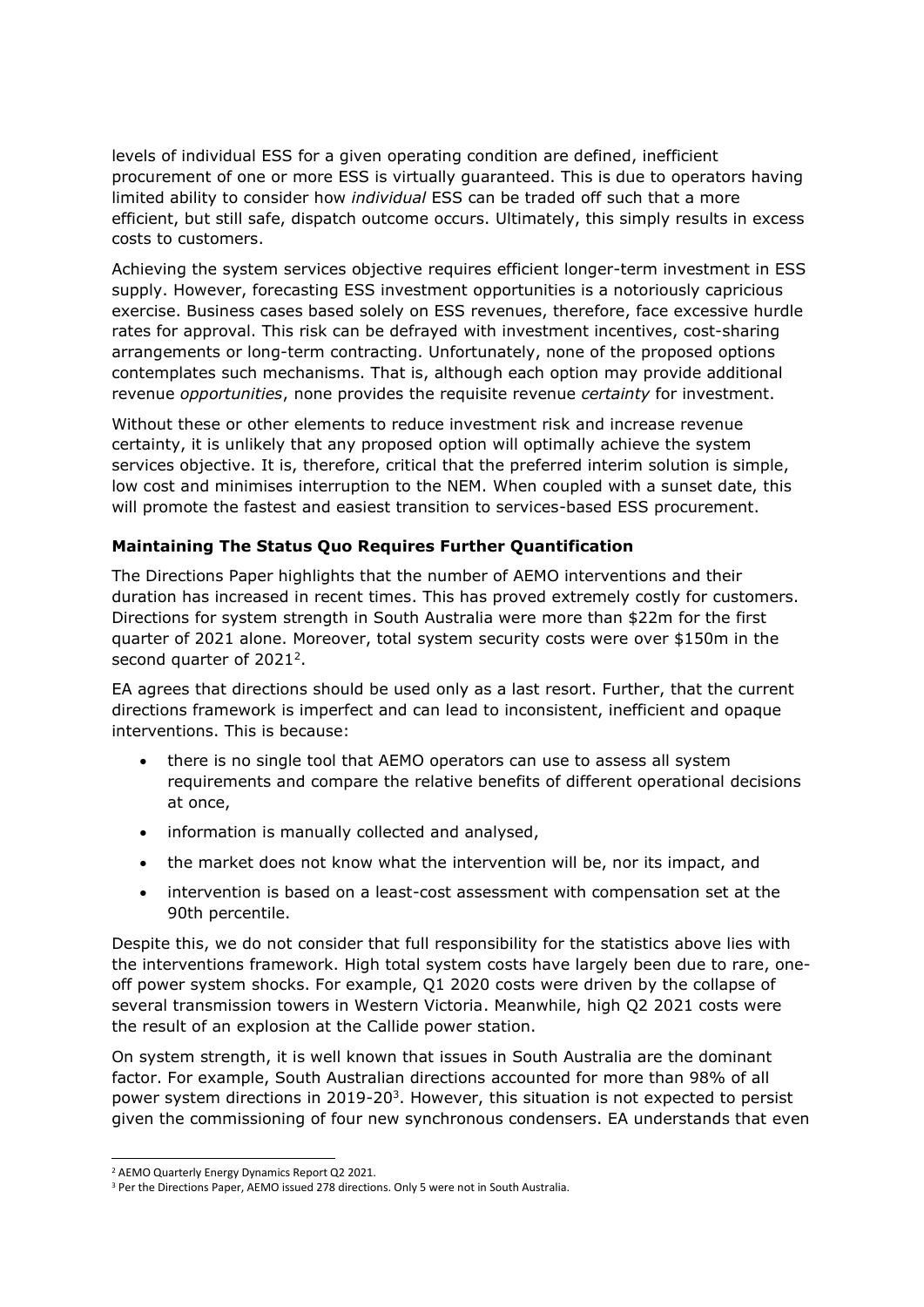with only two of the four being operational since August, there has been a marked reduction in time under direction in South Australia.

Determining the level of inefficiency of future interventions will be a critical task in determining whether change is required. As will the time until ESS are defined in terms of fundamental power system attributes. Should this prove to be shorter, with inefficiency concerns proving immaterial, then the case for change will be weak. That is, with the costs associated with maintaining the admittedly imperfect current arrangements likely to be far lower than the net benefits from designing and implementing an alternative solution.

This may be a difficult task. AEMO should be able to provide very good estimates of the costs and likelihood of the recurrence of previously identified power system issues. However, forecasting new system security issues is notoriously complex and hostage to many assumptions. This makes determining the efficient system-wide level of interventions imprecise.

Despite this, EA strongly encourages the AEMC to expedite this work. Having even rudimentary 'size of the prize' analysis will allow for sensitivities to be developed to better inform rulemaking. For example, from being able to translate the costs of developing alternative solutions into an equivalent directions 'budget' with which to compare inefficiencies of the current framework.

To be clear, this approach is not EA's philosophical preference. We strongly believe the use of directions should be minimised as much as possible. This is due to the potential for distortionary market impacts and investment disincentives. To the extent maintenance of the status quo proves to be the simplest and cheapest option, however, we would support it as a pragmatic interim move toward a fully unbundled, servicesbased solution. Even so, we urge further thought be given to how the current interventions framework could be made more efficient. For example, by:

- increasing the transparency on the type of interventions and their expected impacts so that a more effective and efficient market response can result,
- investigating how current Network Support and Control Ancillary Services (NSCAS) arrangements might be better used to ensure longer-term ESS provision, or
- considering whether tender processes for 'must-run' generation, along the lines of the current System Restart Ancillary Services (SRAS), may help keep costs down.

### **A Binary MAS Is Unlikely To Be The Best Approach**

The MAS approach would see the NEM Dispatch Engine (NEMDE) and the Pre-Dispatch (PD) engine updated to better reflect the physical requirements of the system. This would be coupled with new bidding architecture for ESS supply. Combined, this would promote a co-optimised energy, Frequency Control Ancillary Services (FCAS) and ESS dispatch outcome that is more likely to meet system security constraints.

The MAS approach has several advantages. It would allow for the most dynamic valuation of ESS and allow co-optimisation of almost all energy services. Together, this is likely to lead to the most efficient outcomes of all the proposals. Albeit, that these will still be sub-optimal when compared to a fully unbundled services-based approach as explained above.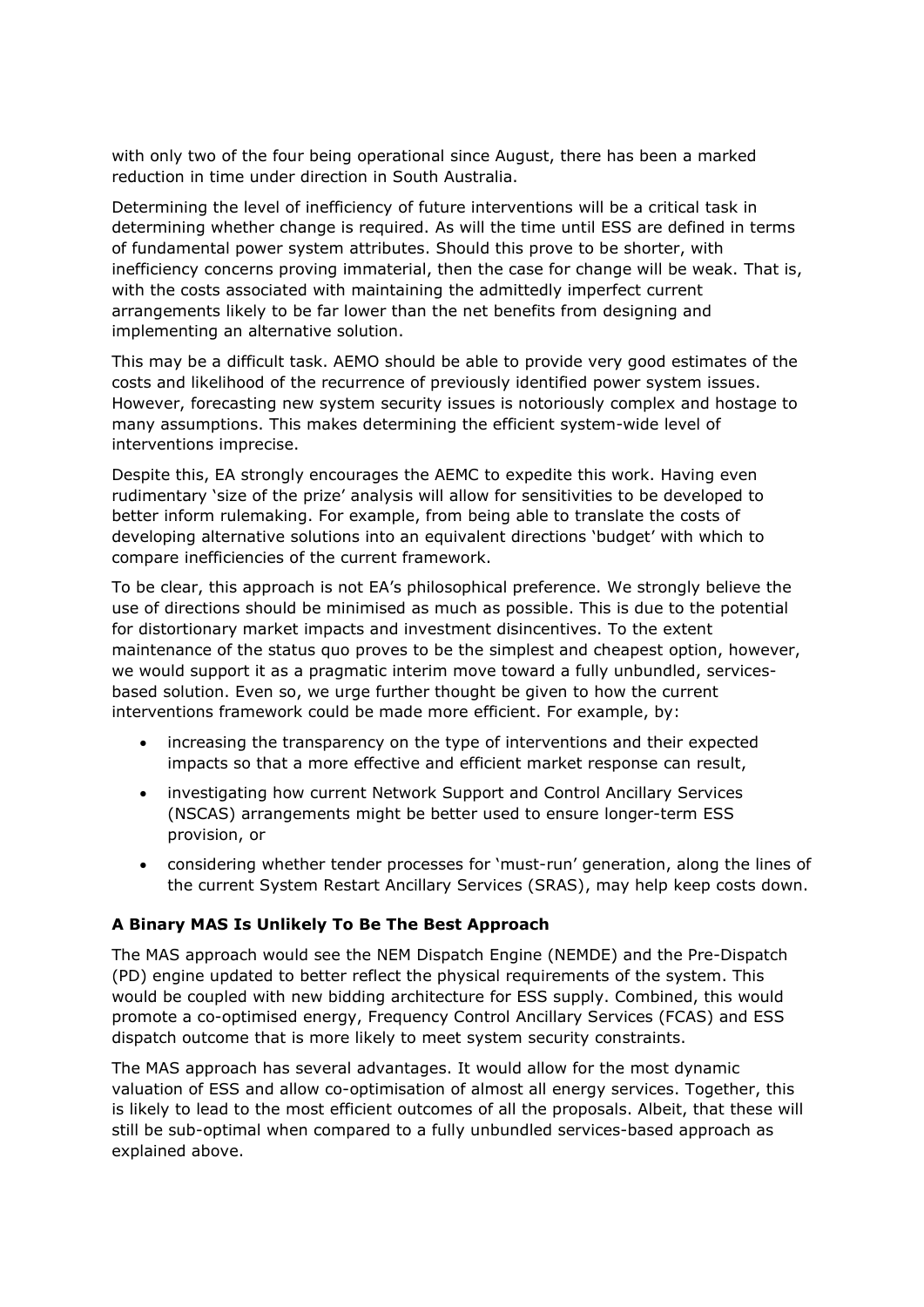The Binary MAS option would use binary constraints to represent unit commitment status to ensure secure dispatch outcomes. This would likely provide more precision than a Linear MAS approach. Indeed, we have used integer unit commitment variables in PLEXOS to provide more sophisticated modelling insights.

However, as noted in the Directions Paper, binary optimisations are costly, complex and ramify quickly as the number of variables increases. Moreover, it is not clear that such precision is desirable or would even result. For example, the Electric Reliability Council Of Texas (ERCOT) requires thousands of servers to run its system. Even then, computations do not always resolve in the necessary runtimes<sup>4</sup>.

There are many differences between ERCOT and the NEM. However, with the NEM now settled on a 5 Minute basis, and with smaller, variable generators becoming an increasingly larger proportion of the total generation fleet, we question whether a Binary MAS would guarantee secure dispatch outcomes in the required timeframes. Even if so, we do not see that it would be the most economical solution. We, therefore, suggest that a Binary MAS be considered further only if other approaches prove intractable.

# **A Linear MAS Approach May Be Better Than An NMAS One**

Excluding a Binary option would mean the MAS Approach would have to be based on a linear optimisation method. This would necessitate the use of linear approximations of non-linear phenomena such as unit commitment. Depending on how these are formalised, this could see situations where the most efficient outcome is non-sensical. For example, to turn on only part of a generator. In turn, this could lead to insecure or inefficient dispatch schedules.

The AEMC cites these security and efficiency concerns as one of the key reasons for preferring an NMAS approach. However, we do not consider this preference can be so definitive at this juncture. Despite statements to the contrary in the Directions Paper, the NMAS approach cannot guarantee secure dispatch outcomes. This is due to the timing differences in the gate closure and run time necessitated with an optimiser outside the current market. Simply put, any system security condition that changes within this time will not be able to be reflected and optimised as part of the solve routine. This means NMAS dispatch will still have the potential for insecure outcomes.

The same arguments apply to efficiency concerns. The inherent inflexibility in the NMAS approach may see inefficient dispatch outcomes locked in for longer than under a more flexible NMAS approach. The AEMC contends this would be more than offset by the lack of inter-temporal optimisation in the MAS approach. However, this overlooks the fact that participants already take, and optimise for, inter-temporal concerns as part of their current bidding decisions. For example, choosing to remain on during the middle of the day at minimum generation to avoid start-up costs and delays to capture expected higher prices later on. These inter-temporal considerations would be unchanged under the MAS approach.

The risks and implementation costs of the MAS approach are other reasons cited for preferring the NMAS approach. Here we agree with the AEMC that, prima facie, the likely risks of overhauling NEMDE and the PD engine would be greater than developing an independent outside optimiser, depending on how the MAS is designed. However, these risks need to be weighed against the costs and benefits of each approach.

<sup>4</sup> Per Cramton (2017).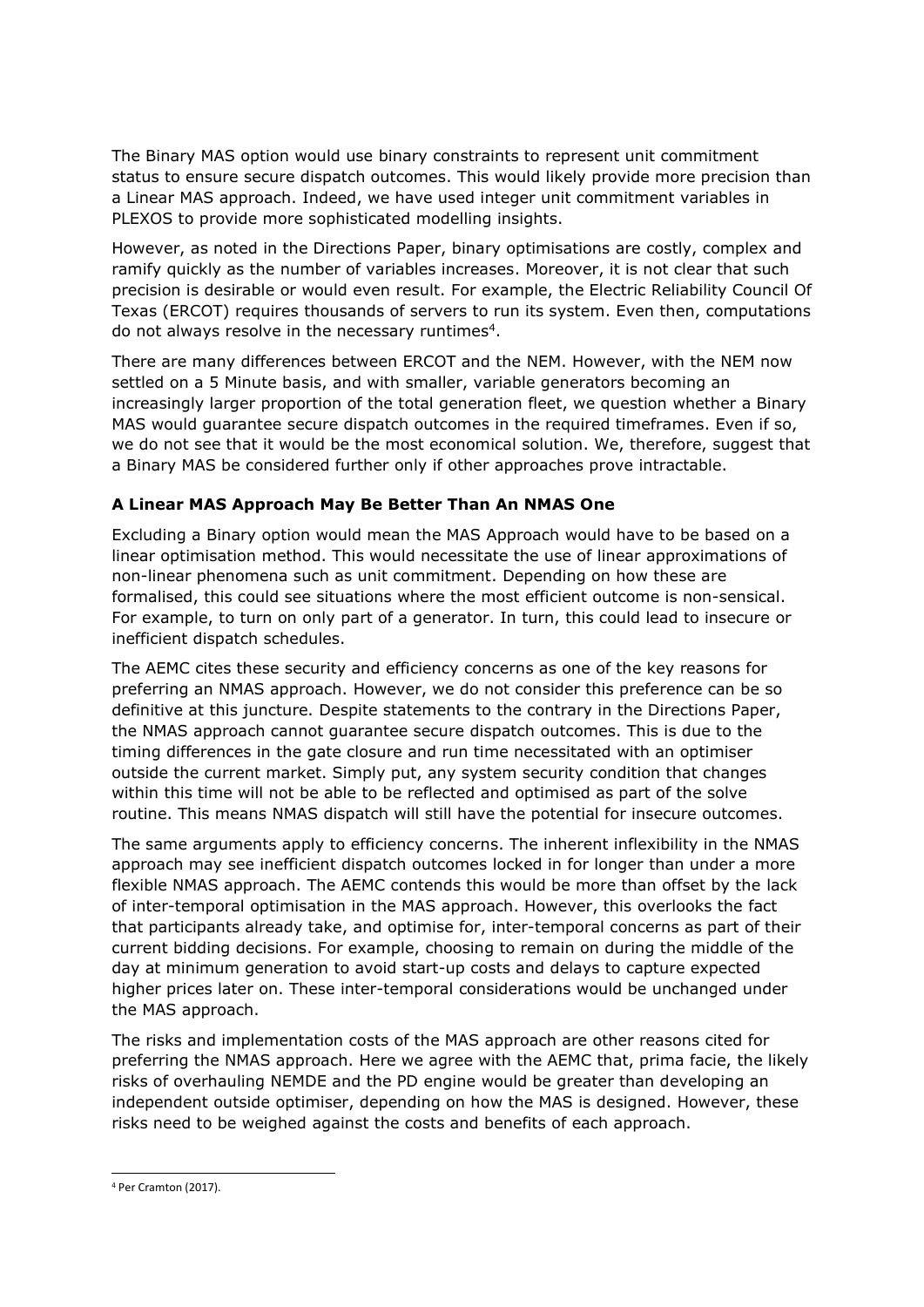The MAS approach is posited to be more expensive than an NMAS one. This is on the basis that it would be simpler to build an NMAS optimiser than alter NEMDE. Further, that a NMAS approach would obviate participant system change costs. However, this may not be so. The Hydro Tasmania proposal would see only incremental changes to NEMDE with little to no participant costs incurred. Thus, making it likely to be far cheaper than an NMAS alternative.

It is a similar story on the benefits side. Valid comparison with the other approaches can only occur once the possible security and inefficiency implications of the MAS approach are better known. It could be that the perverse, partial outcomes resulting in insecure dispatch are infrequent. Or that rules to 'round up' to account for partial solutions, while not optimally efficient, are immaterial. If so, it would seem that a MAS approach would be preferable to an NMAS one.

One clear advantage of the MAS approach is the ability to co-optimise ESS dispatch with that of energy and FCAS. This is something the NMAS approach cannot do which we consider will become increasingly important over time. That is, given the interrelationship between negative energy prices and unit commitment decisions. A solution that better accounts for and co-optimises these variables is, therefore, more likely to result in both a more efficient and secure dispatch outcome.

Despite this, we note that even if the MAS proved a better solution than the NMAS approach, it may still not be justifiable when considered against the status quo. For example, if MAS development costs resulted in a directions budget that covered the expected future system interventions costs until an unbundled, services based-approach began. Alternatively, it could be that the risks of updating NEMDE are considered too high. As above, we strongly encourage the AEMC to undertake further analysis to quantify the merits of the MAS approach to better inform decision making.

#### **The NMAS Approach Has Several Question Marks**

The NMAS approach would use an optimiser outside NEMDE to procure and schedule ESS. This would allow a wider range of ESS contracts and variables to be evaluated and optimised for dispatch compared with the MAS approach. For example, existing NSCAS contracts, Transmission Network Service Provider (TNSP) contracts for system strength and other short-term security contracts entered into by AEMO could all be included. Moreover, it would explicitly allow for the optimisation of unit commitment over multiple periods.

The AEMC contends that these design features would allow for greater efficiency and security than the MAS approach. As demonstrated above, however, the NMAS approach cannot guarantee secure dispatch outcomes or optimal efficiency given the inflexibility locked in by gate closure and run-time constraints. Moreover, it is not true that the MAS approach could not also include inter-temporal optimisation elements. It, therefore, remains an open question whether the MAS or NMAS approach would result in more efficient and secure dispatch.

The NMAS approach has other question marks. It is not clear that AEMO could schedule system strength contracts without being a legal party to the agreements between TNSPs and generators. It is highly unlikely this additional complexity would be welcome or add to efficient negotiations.

It is also unclear whether an AEMO optimiser is required to ensure secure and efficient system strength outcomes. The Tasmanian system strength arrangement between Hydro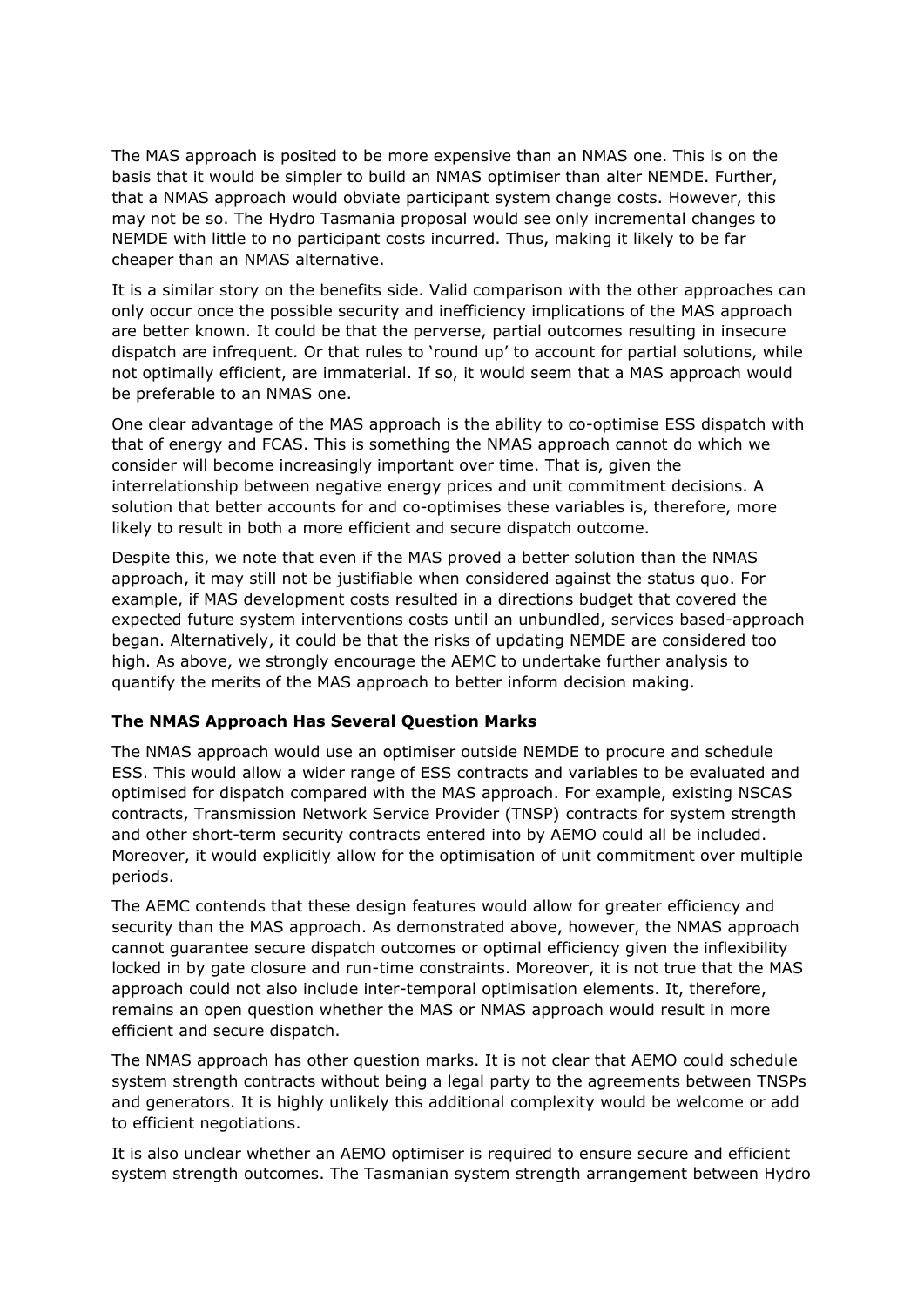Tasmania and TasNetworks is an excellent exemplar. Based on forecasts of unit commitment, operators at TasNetworks can call on additional synchronous machines to be activated to ensure compliance with minimum fault level obligations. Although AEMO is *informed* of contract activation, it is not *involved* in contract activation. As we understand it, this arrangement has not increased system security incidents nor onerous cost increases to customers. There would, thus, seem little reason why such an approach could not be applied in Mainland states.

# **The NMAS Objective Function Is A Great Concern**

The AEMC has stated that the NMAS optimiser's objective function would be based on net market benefits. That is, in recognition of the trade-off between the costs of procuring ESS beyond minimum levels to promote the dispatch of additional, lower-cost generation.

In principle, this makes economic sense and would likely be an improvement over NEMDE's least-cost dispatch algorithm. That is, with least-cost outcomes not necessarily equating to maximum net market benefits in all situations. However, it is unclear whether the AEMC intends this will apply even if no system security issues arise in normal dispatch. If so, this would represent a fundamental departure from current market functioning and AEMO's current remit. That is, with AEMO limited to interventions or activation of additional system security contracts only when the power system is not, or is not expected to be, in a satisfactory operating state<sup>5</sup>.

Applying the net benefits approach only when a system constraint is projected to bind in normal dispatch might seem to negate this issue. However, even here the picture quickly becomes murky. Should AEMO be allowed to activate additional contracts so that the constraint is only just alleviated, or should it be able to activate as much generation as possible such that it maximises net benefits? What about when there are net benefits to dispatching additional generation, but it won't *entirely* relieve a security constraint?

Once again, although each case may result in lower-cost energy market outcomes, this would not be in keeping with the purpose of security contracts nor the intent of the Rules. Unfortunately, it is difficult to see how a solver with only a net benefits objective function could fully distinguish these cases. It would, therefore, be vital to have clear guidelines and restrictions on AEMO's use of the NMAS mechanism so that participants maintain sovereignty to bid their plant as they see fit. Without this, the market would be moved alarmingly closer to a centralised one.

Some might argue this would be an improvement on the current NEM design. Indeed, some research has concluded centralised energy markets may be slightly more efficient than decentralised markets. Shioshansi, Oren and O'Neill (2008) simulated the New England energy market and concluded welfare losses were 4.25% lower under a centralised approach. Camelo, Papavasiliou, de Castro, Riascos and Oren (2018) found reductions in welfare losses of 3.32% from a centralised market compared to a decentralised one in a Columbian market simulation. However, these studies were hostage to several methodological issues, namely:

• Sioshansi, et al. assumed producers bid truthfully at all times in centralised markets. This is an assumption proven false by many, including the same authors

<sup>5</sup> Per Chapter 4 of the National Electricity Rules.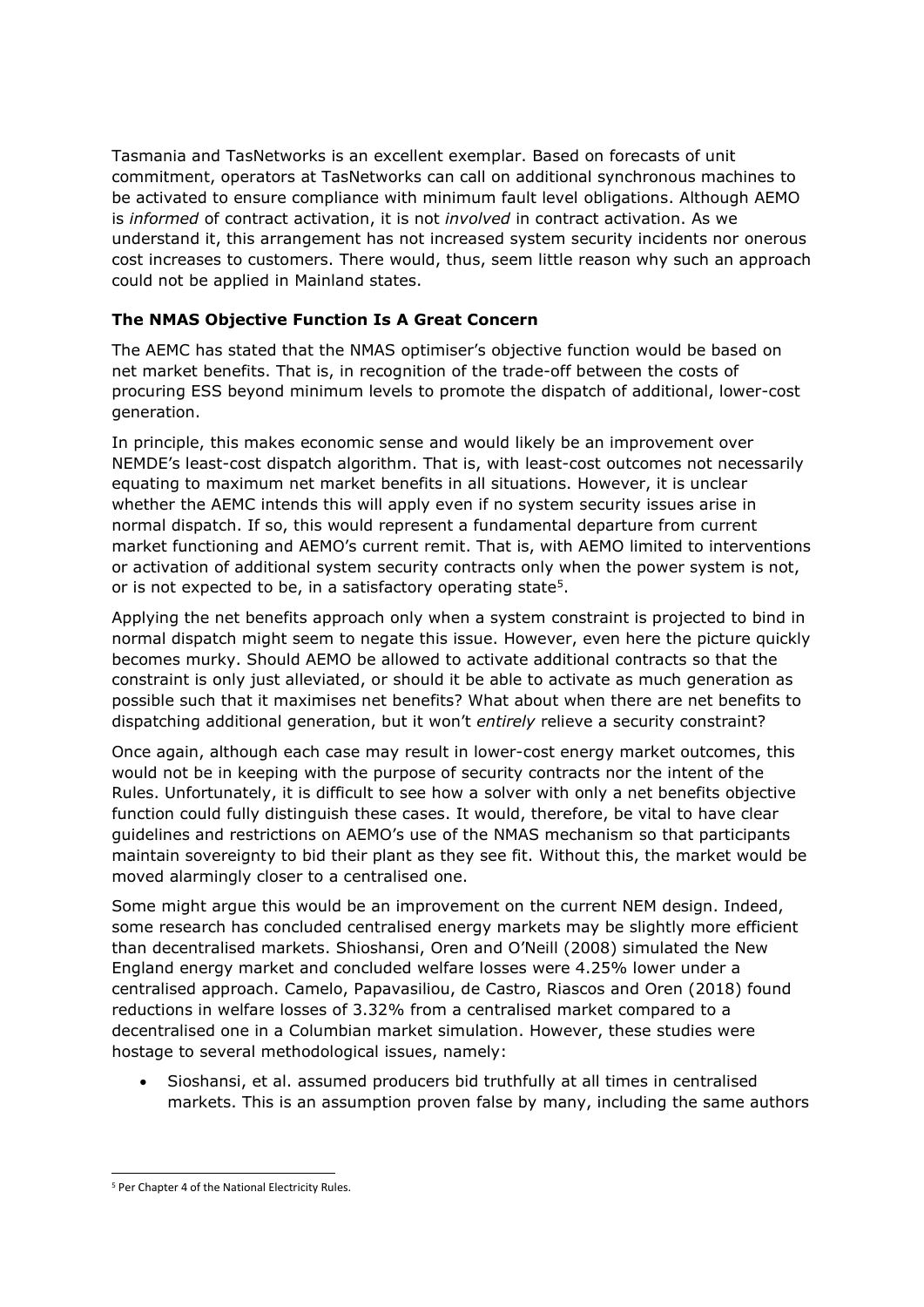in later work. See Sioshansi and Nicholson's (2011) and Ahlqvist, Holmberg and Tangeras (2019) for further detail.

• Both the New England and Columbian studies used heuristic-based approaches to calculating welfare efficiency. This is due to the difficulty of using game-theoretic (Nash Equilibria) approaches for large, centralised markets with non-convexities (e.g., start-up costs). However, in doing so, both neglected the repeated intra and inter-day trading possible in decentralised markets that result in increased efficiency.

Similarly muted benefits and confounding variables are seen in the limited number of empirical studies of centralised markets. Zhang (2016) found that the change from a decentralised to a centralised market by ERCOT in 2010 lowered production costs by only .5%. Evaluating the same change, Zarnikau, Woo and Baldick (2014) found spot prices were reduced by only 2% on average.

Although these might seem like worthwhile improvements, it is impossible to attribute how much of this was the direct result of centralisation. As noted in Zarnikau et al., and highlighted by Ahlqvist et al., ERCOT also changed from zonal to nodal pricing and moved from 15 to 5-minute delivery periods as part of the market reforms. It is, therefore, likely that centralisation had no, or only limited, benefits.

Such an outcome would be in keeping with findings from Riascos, Bernal, de Castro and Oren (2016). In an econometric study of a change to centralised unit commitment in Columbia, production efficiency improvements were noted. However, these gains were captured by producers via more strategic bidding that resulted in higher electricity prices. There were, thus, no benefits to consumers.

These results should come as no surprise. The theoretical and practical deficiencies of centralised markets are well known. These include:

- Bidding formats that do not allow producers to express all details in their costs. This is particularly problematic for combined cycle gas turbine and run of river hydro-electric assets which typically have saw-toothed marginal costs.
- The requirement for nodal pricing and related information on network congestion to ensure efficient dispatch, which can also result in hedging illiquidity and increased exercise of market power<sup>6</sup>.
- The incentive for producers to exaggerate costs due to uplift payments.
- The unbalanced nature of uplift payments requires trade-offs between rents and efficiency when designing tariffs to fund uplift payments.
- Intensive computer resources to clear large markets.
- Lack of transparency about clearing outcomes makes it hard for participants to understand why a bid was accepted or rejected, therefore, impacting subsequent bidding efficiency.
- Gate closures and run-time requirements make it hard to incorporate changes in forecast and actual renewables output leading to inefficient market dispatch.

Recognition of these deficiencies has seen the United Kingdom and Ireland abandon centralised markets altogether. Meanwhile, other regional transmission organisations including PJM and NYISO have introduced balancing mechanisms and intra-day markets

<sup>6</sup> A participant who has hedged a large fraction of their output will have less incentive and ability to influence short term prices.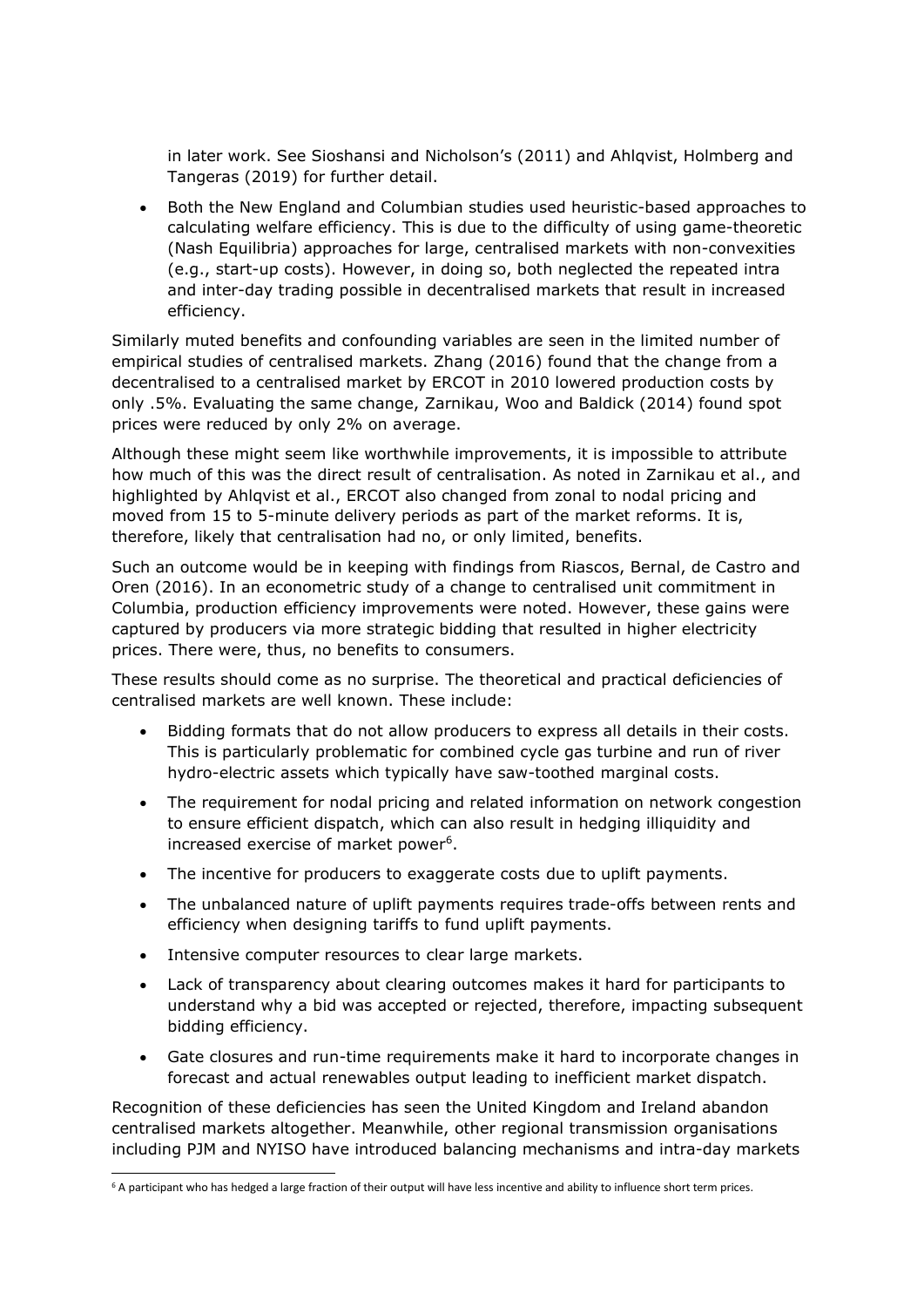to improve flexibility and efficiency. That is, they have sought to move closer to, rather than further from, decentralised markets to correct for centralised market inadequacies.

Decentralised markets are not perfect. Disorderly bidding, collusive outcomes and inefficiencies from non-convexities are potential risks if not designed well. Indeed, the AEMC's recent changes to introduce 5-Minute and Global Settlement referenced some of these concerns. However, with these rule changes now made and noting the issues above along with the costs of any transition, it is hard to see how anything that pushes the NEM closer to a centralised arrangement could be justified. Even if only applied to ESS. It is, therefore, critical that the NMAS objective function be evaluated in light of these concerns so that the efficient, existing energy and FCAS outcomes are appropriately protected from any ESS changes.

Designing an NMAS objective function that avoids centralisation impacts would overcome a significant concern. However, this would still leave the other noted issues above requiring resolution. Once again, we encourage the AEMC to undertake further work to quantify and better examine these so that fair and rigorous comparison with other options occurs. It is only through such work that more practical and forward-thinking rulemaking can occur in line with the AEMC's strategic plan.